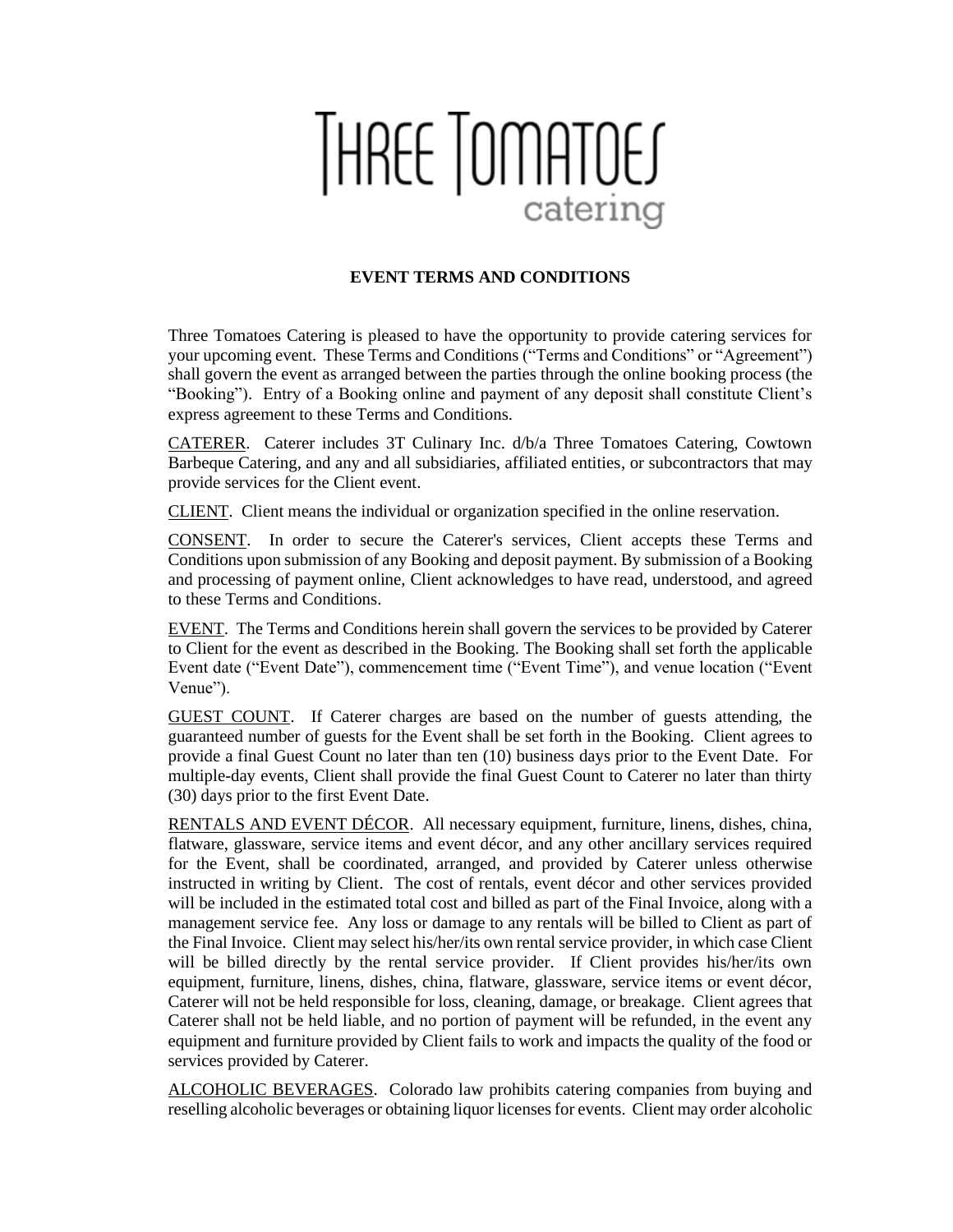beverages and arrange for delivery from a local liquor supplier of his/her/its own choosing, or Caterer will suggest and coordinate delivery with a liquor supplier at Client's request. Client will be billed directly by the liquor supplier. Client assumes all liability for obtaining all necessary liquor licenses for the Event where any alcoholic beverages are served by Caterer. After the Event, Client must take possession of any remaining liquor, whether bottles are open or unopened. Client assumes all responsibility for the actions and conduct of all guests at the Event related to alcohol consumptions. Caterer will not be liable for any damages arising from the intoxication of the Client or guests and reserves the right not to serve alcoholic beverages to minors, visibly intoxicated persons, or to any person whose condition of habitual intoxication is known to Caterer's staff.

VENUE COSTS. Client is solely responsible for all costs and/or deposits related to the use of the Event Venue and for obtaining any necessary permissions, authorizations, or other requirements of Caterer necessary for providing catering services at the Event Venue.

SET-UPS AND FLOOR PLANS. Caterer reserves the right to approve, and make changes to, all floor plans and layouts of the Event areas where Caterer's services are to be provided, as deemed necessary in Caterer's sole reasonable discretion, to enable the safe and efficient conduct of Caterer's services by staff. Without limiting the generality of the foregoing, Caterer reserves the right to specify the locations and configuration of all décor, tables, buffet and service stations, aisles, and staging and breakdown areas.

CLIENT REPRESENTATIONS AND WARRANTIES. Client agrees, warrants and represents that he/she/it has carefully reviewed all parts of the Booking and that he/she/it (a) has provided an accurate description of the Event, including its purpose, location, the facilities available to Caterer at the location, the Guest Count or number of people expected to attend, and the period of time that catering services are to be provided; (b) approves of the quantities of food and labor estimates set forth in the Booking and represents that the quantities and services described shall be sufficient and appropriate for the Event; (c) has provided or will provide Caterer with information about any expected guests with special dietary needs or food allergies; and (d) has procured any and all permits and approvals necessary for the Event that may be required by the Event Venue or local, state or federal laws or regulations.

LEFTOVER FOOD AND HEALTH/SAFETY. Caterer shall dispose of any leftover or unused food items in accordance with applicable health codes and regulations. Caterer reserves the right to discard any food items after the Event if they pose a reasonable risk of illness. In accordance with appropriate health codes and regulations, consuming raw or undercooked meats, poultry, seafood, shellfish or eggs may increase the risk of foodborne illness. It is the Client's responsibility to obtain and follow reheating instructions for left-over food from Caterer. Client assumes full responsibility for handling and consuming the food provided by Caterer. The Client releases Caterer from any responsibility relating to food-related or servicerelated illness and to any other safety or health issue if/when the food and service are delivered and provided to the Client and guests.

INSURANCE. If required by the Event Venue, Client shall purchase or maintain and shall provide to Caterer on or before the Event Date, a certificate evidencing comprehensive general liability insurance at limits specified by the Event Venue for bodily injury and property damage. All policies shall include Caterer as an additional insured for the time period of the Event. Failure to carry the required insurance coverages shall not relieve Client of its responsibility for losses and liabilities under this Agreement. Caterer shall maintain at all times during the Event a certificate evidencing comprehensive general liability insurance with limits of liability of \$1,000,000 per occurrence for bodily injury and property damage. Additionally,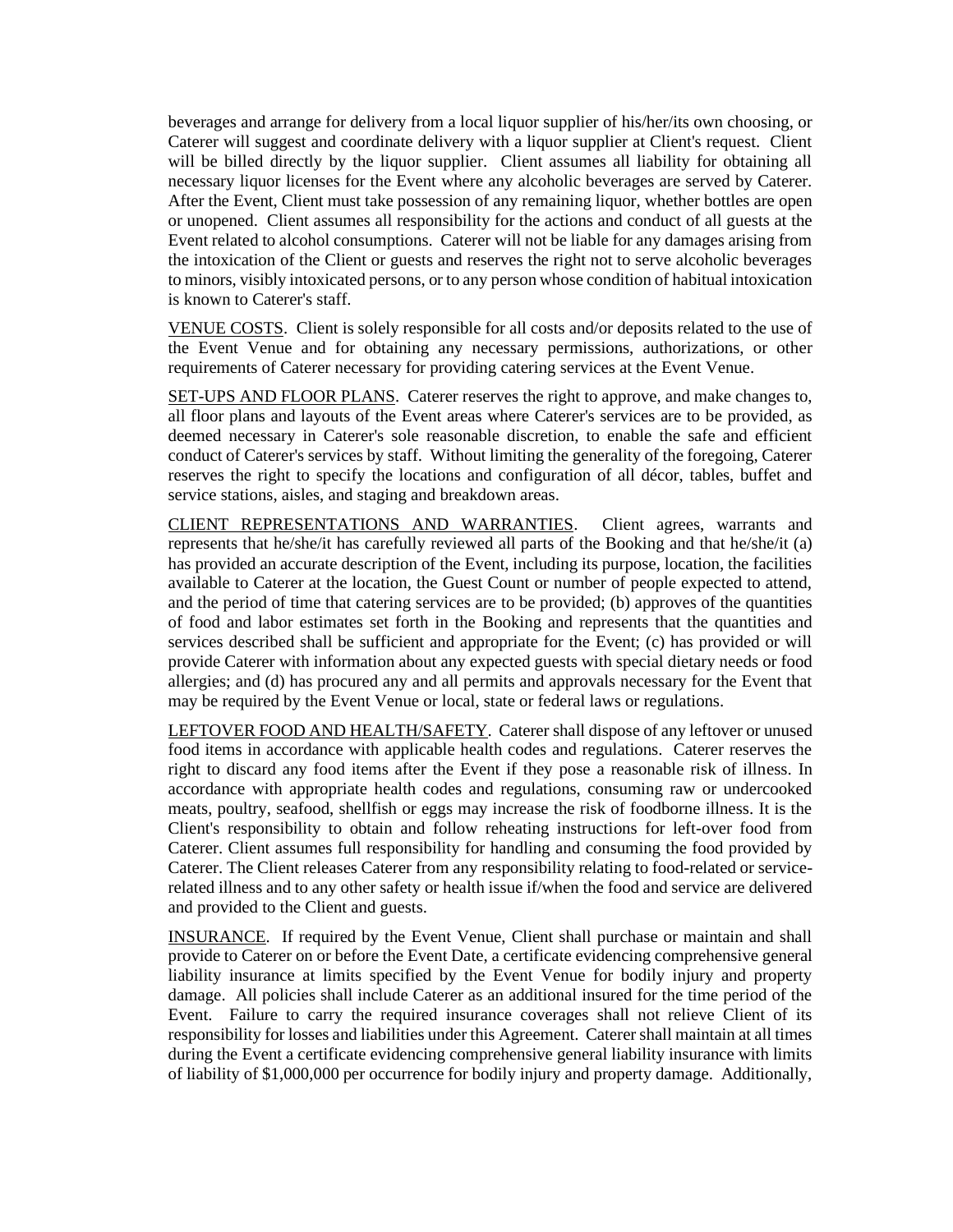Caterer shall carry applicable worker's compensation and comprehensive automobile liability insurance at the statutory minimum limits or higher.

EXCLUSIVE PROVIDER OF FOOD AND CATERING SERVICES. No food or beverages, other than alcoholic beverages as provided in the Terms and Conditions, may be brought into the Event for any purpose without the prior written consent of the Caterer.

ACCOMMODATIONS OF DIETARY RESTRICTIONS. If any of Client's guests require accommodations for dietary restrictions Client will notify Caterer at least 15 days prior to the Event Date of any such dietary restrictions and Caterer agrees to provide accommodations for such guests and provide appropriate alternatives to satisfy such restrictions. Notification for any kosher meals must be provided no later than four (4) days prior to the Event Date. Notwithstanding the foregoing, if Client provides the required notification and Caterer is unable to accommodate the dietary restrictions, Caterer and Client shall mutually agree upon possible alternatives for outside food and beverage accommodations for any specific guests with dietary restrictions.

CONFIDENTIALITY. The information and pricing contained in the Booking is specific to the Client's request for a proposal. The information provided by the Caterer is confidential, proprietary and not generally known or available to the public and is therefore a trade secret under the Colorado Uniform Trade Secrets Act. Client agrees not to share any of the details of this proposal, either orally or in written form, to any person outside the Client's organization or immediate family members. Client agrees that a breach of this provision would cause immediate and irreparable harm to Caterer and that Caterer may seek injunctive relief or pursue any legal remedy available to it in a court of competent jurisdiction should Caterer's confidential and proprietary information be disclosed or misused. This provision shall survive termination of this Agreement.

NOTICE OF DISSATISFACTION. In the event Client is dissatisfied with any services provided by Caterer, including but not limited the quantities, quality or presentation of the food, beverages or services provided, Client agrees to give written notice to Caterer of the dissatisfaction within 72 hours from the end of the event. Client agrees that failure to provide such notice constitutes acceptance, accord and satisfaction with all services provided by the Client and that all services have been completed in accordance with the specifications set forth in this Agreement. Further, Client is prohibited from any disparagement of Caterer that is libelous, harassing, abusive, obscene, vulgar, sexually explicit, or is derogatory with respect to race, gender, sexuality, ethnicity, or other such characteristic, or is unrelated to the company's products or services, or is clearly false or misleading.

FORCE MAJEURE or GOVERNMENT ACTION. Neither Caterer nor Client shall be responsible for any losses or damages of any kind resulting from their respective nonfulfillment of any terms or conditions of this Terms and Conditions if such non-fulfillment results in whole or in part from war, riot, strike, flood, pandemic, travel restrictions, government action or decision, or any other act or occurrence beyond its control; provided, however, that in the event of non-fulfillment by the Client, Caterer may recover its actual costs incurred in preparing for the Event, which amounts may be retained by Caterer from deposits and prepayments, and Client shall be entitled to the remaining balance, if any.

INDEMNIFICATION. (a) Client shall indemnify, defend (with counsel acceptable to Caterer), and hold harmless Caterer, and each of its respective affiliates, subsidiaries, officers, directors and employees from and against any and all demands, claims, suits, cause or causes of action, whether at law or in equity, costs, expenses, and reasonable attorneys' fees for bodily injury (including death) or property damage caused by, growing out of, or happening in connection with the negligence or willful misconduct of Client, Client's guests or agents, or use of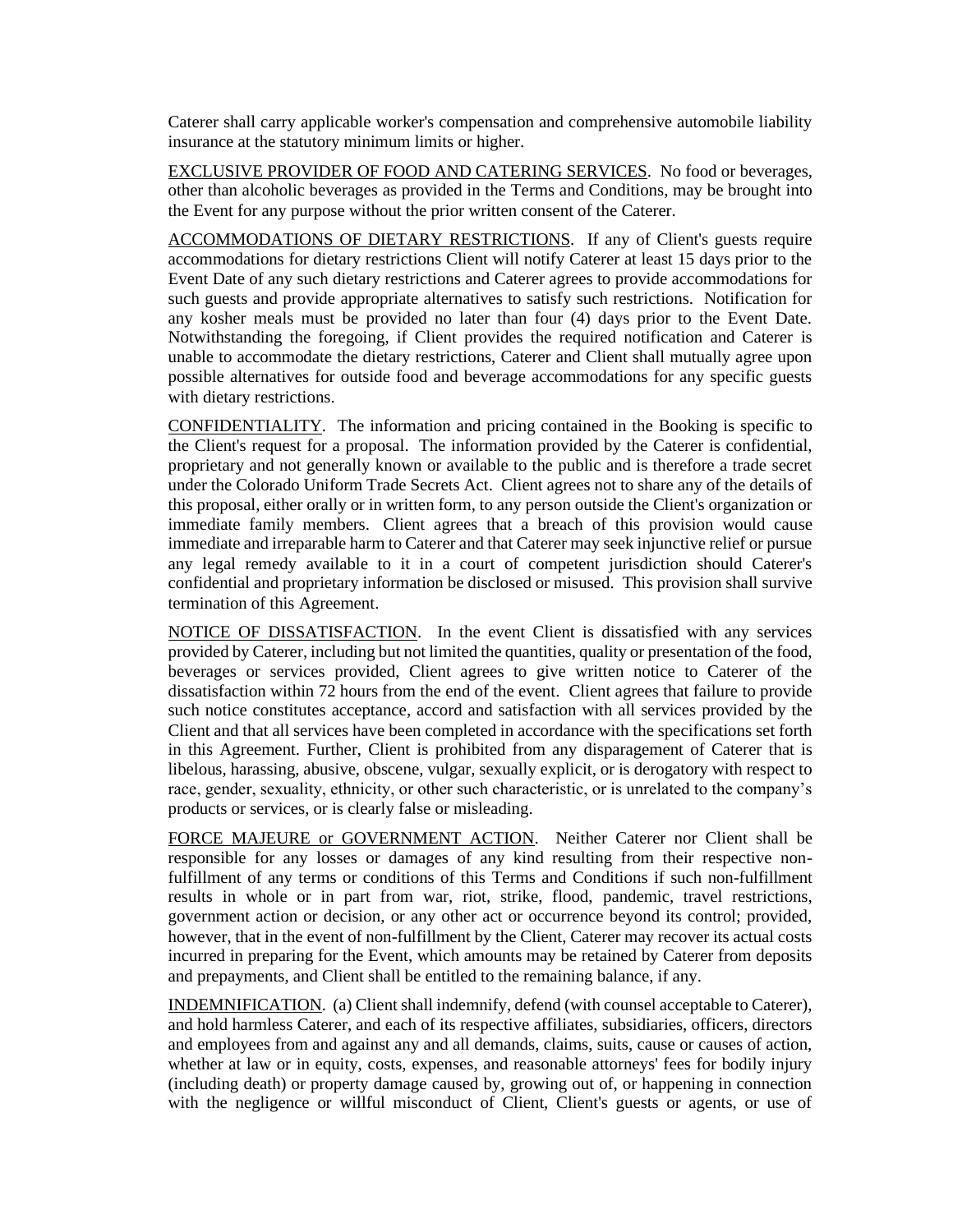equipment by Client, Client's guests or agents. (b) Caterer shall indemnify, defend (with counsel acceptable to Client), and hold harmless Client, and each of his/her/its respective affiliates, subsidiaries, officers, directors and employees from and against any and all demands, claims, suits, cause or causes of action, whether at law or in equity, costs, expenses, and reasonable attorneys' fees for bodily injury (including death) or property damage caused by, growing out of, or happening in connection with the gross negligence or willful misconduct of Caterer, Caterer's employees or agents.

LIMITATION OF LIABILITY. Notwithstanding anything contain herein to the contrary, in the event of any claim in respect of this Agreement or the services rendered by Caterer hereunder, each Party's liability to the other party shall be limited to the lesser of: (a) the actual, direct damages, if any, incurred by such party; or (b) the sum of the charges paid or payable by Client to Caterer for the services contemplated, regardless of the basis upon which liability is asserted. For any claims asserting bodily injury, including death, to any person, damages shall be limited by clause (a) and not clause (b) above. Without limiting the generality of the foregoing, in the event of any claim on the basis that Caterer failed to provide any products or services of the quantity, or type, or at the level of quality or timeliness or temperature required, Caterer's liability to Client shall be limited to a refund only of those amounts actually paid by Client to Caterer for the specific products or services affected. Such remedies shall be the sole and exclusive remedies available to the Parties hereto. In no event shall either Party be liable to the other for any lost profits or opportunity of such other Party (regardless of whether a Party is advised of same), consequential, special, or punitive damages.

NO THIRD-PARTY BENEFICIARY. Nothing contained in this Agreement is intended to or shall be deemed to confer to a third party beneficiary rights upon any person, firm, or corporation whatsoever.

INDEPENDENT CONTRACTOR. This is an Agreement between separate legal entities and does not create a partnership, agency, or joint venture. Neither Party is the agent nor employee of the other for any purpose, and neither party shall have the right to bind the other or to incur any obligation or liability on behalf of the other, except as specifically provided herein.

AMENDMENTS. Any changes to this Agreement must be made in writing and signed by both Parties to be effective.

COUNTING OF DAYS. Whenever these Terms and Conditions reference a certain number of days, it is referring to calendar days, unless it specifically references "business days," in which case the counting of days will exclude Saturdays, Sundays, and all holidays when the offices of U.S. federal agencies are closed.

CHOICE OF LAW, VENUE, ATTORNEYS' FEES. This Agreement shall be governed and construed by the laws of the State of Colorado, without regard to its conflict of laws rules or doctrine. Any controversy, claim or dispute arising out of or relating to this Agreement shall be brought in any court of competent jurisdiction in the State of Colorado. The prevailing party in any action brought by either Party shall be entitled to recover costs and reasonable attorneys' fees.

ENFORCEABILITY. If any provision of this Agreement is unenforceable under applicable law, the remaining provisions shall continue in full force and effect.

AUTHORITY. Each person authorizing this Agreement on behalf of Client represents that he or she has full authority to legally bind Client, and such person(s) shall be jointly and severally liable for all amounts owning if such representation is untrue.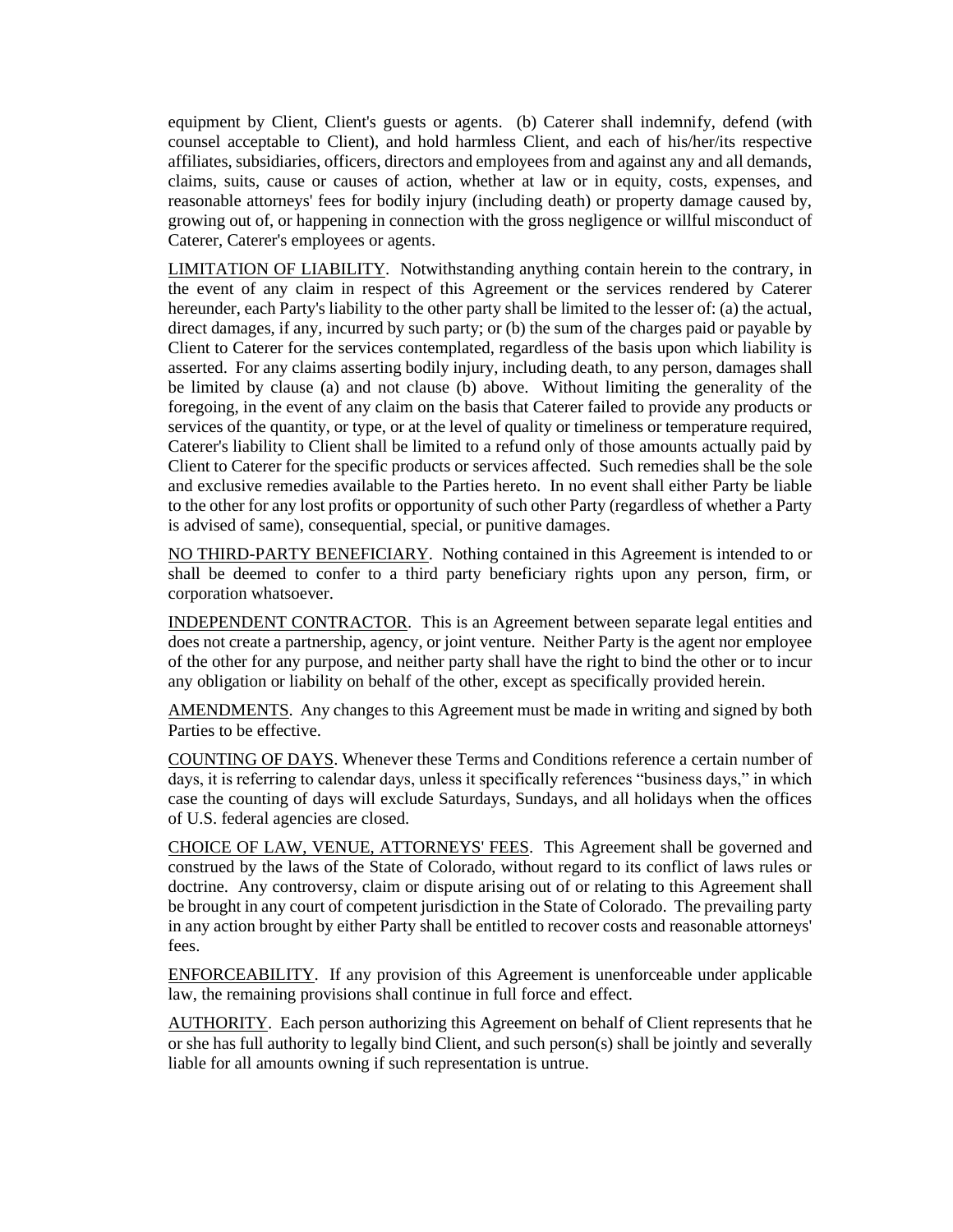ASSIGNMENT. Client may not assign this Agreement or any of his/her/its rights hereunder without the prior written consent of Caterer. Caterer may not assign this Agreement or any of Caterer's rights hereunder without the prior written consent of Client, except in the case of an assignment to a subsidiary or affiliate entity of Caterer.

BINDING EFFECT. This Agreement shall be binding upon the Parties hereto, and their respective heirs, administrators, executors, agents, and permitted successors and assigns.

WAIVER. If one Party agrees to waive his/her/its right to enforce any term of this Agreement, that Party does not waive his/her/its right to enforce such term at any other time or to enforce any or all other terms of this Agreement.

INTEGRATION. This Agreement states the entire agreement of the Parties with regard to the matters described herein and supersedes all previous agreements, oral or written, and may only be amended by mutual written agreement of the Parties.

## CHARGES, FEES, AND PAYMENTS

PAYMENTS. To reserve an Event Date Client must submit a deposit payment for the amount specified in the online quote. Out of this deposit, \$990 is non-refundable. If this deposit is less than \$990, the entire deposit is non-refundable. The remainder of the estimated total cost, as well as final Guest Count, shall be due ten (10) business days prior to the Event Date. In the event any additional charges accrue on or after the date the Estimated Total Cost is fully paid, Caterer will submit a Final Invoice to Client after the Event Date, which must be paid within two (2) business days of receipt. Caterer, in its sole discretion, reserves the right to require a non-refundable fee to hold the Event Date, which fee shall be set forth in the Terms and Conditions. For final payment and any other balance due Client authorizes Caterer to charge the selected payment method on file.

ESTIMATED TOTAL COST. The estimated total cost for food and services that Caterer agrees to provide to the Client for the Event is set forth in this Terms and Conditions and online quote, as may be amended upon Client's request ("Estimated total cost"). Client agrees to pay the Estimated total cost and any other charges invoiced under the following terms and conditions. The Estimated total cost for the Event may be adjusted with amendments to food quantities or services agreed to by the Client and Caterer up until ten (10) business days before the Event Time, at which point any unpaid balance of the Estimated total cost shall be due. If, after ten (10) business days prior to the Event Time, Client agrees in writing that Caterer shall provide additional food or services not, charges for the additional food items and services provided will be included in the Final Invoice. Caterer shall also include in the Final Invoice additional labor charges should the length of the Event exceed the time agreed upon. Client agrees to pay the Final Invoice within two (2) business days of receipt. If, after five (5) business days prior to the Event Time, Client increases the Guest Count, Caterer shall include in the Final Invoice charges equal to one and a half  $(1 \frac{1}{2})$  times the per-person or food unit costs and any other applicable labor or service costs for those additional guests. Caterer reserves the right to count the actual number of guests who attend the Event and charge accordingly if the actual count exceeds the final Guest Count provided by Client. Client shall be charged for the final Guest Count even if the actual number of guests who attend the Event is fewer.

LABOR AND SERVICE CHARGES. If labor charges are itemized, separately applied and listed in the total estimated cost, service time and labor charges are set forth in this Terms and Conditions. The estimated labor time is based on a "portal-to-portal" calculation, which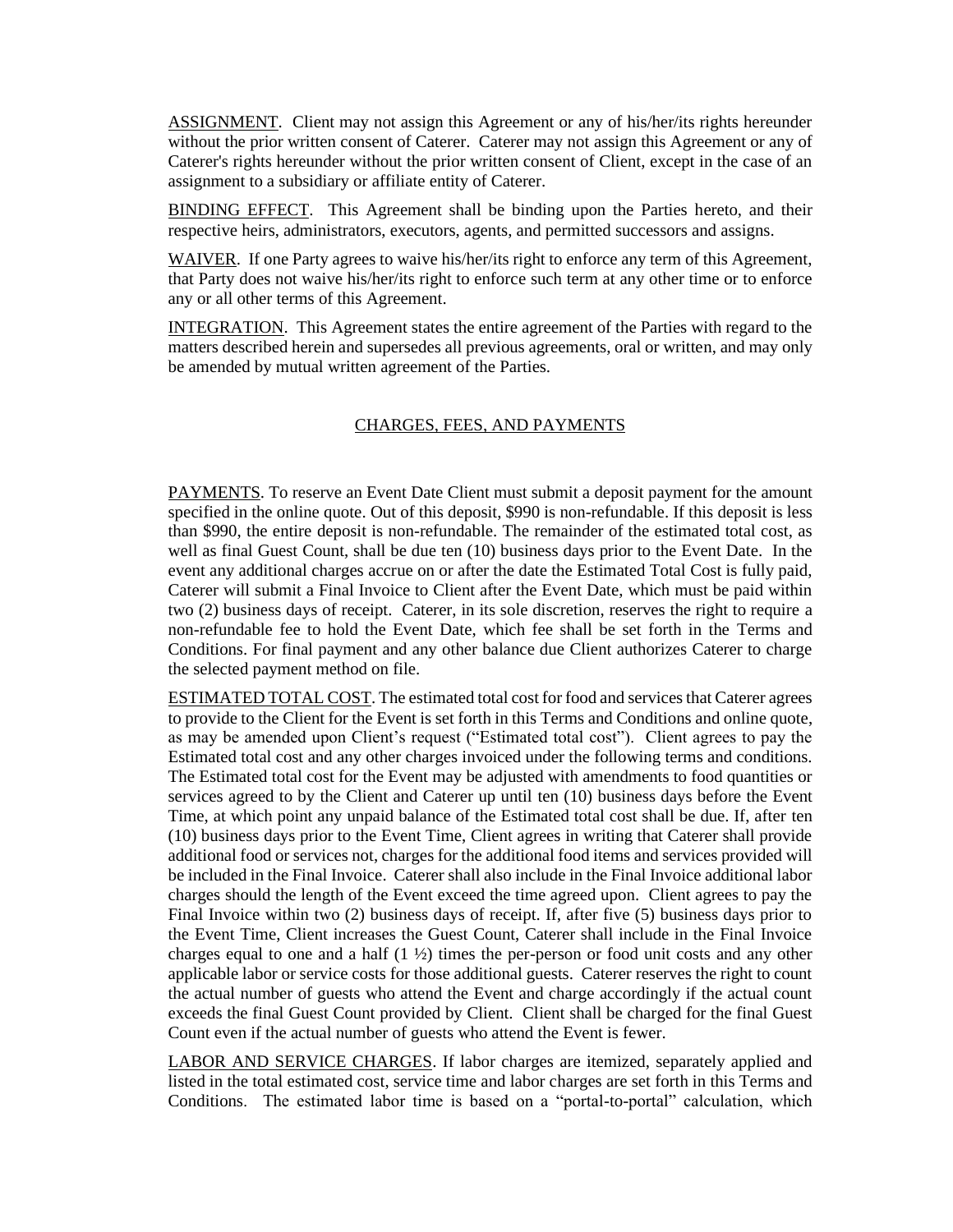includes the time spent loading and unloading Caterer's vehicles before and after the Event. Client agrees that labor charges set forth in the Terms and Conditions are the minimum charges due, and no portion of the charges will be refunded if the actual time period for the Event is less than the time period agreed upon or if the amount of labor provided (e.g., number of staff members) is less provided that the quality of the service is not adversely impacted and remains in accordance with generally accepted industry standards. Should the time period for the Event exceed that agreed upon, Caterer shall charge for the additional time in the Final Invoice.

ADMINISTRATIVE FEE. An administrative fee shall be included in the estimated total cost and shall be applied to any additional invoiced charges due at the end of the Event ("Administrative Fee"). The Administrative Fee is a standard catering industry charge that applies to all charges to cover some of the Caterer's fixed overhead costs and other items. The Administrative Fee does not represent a tip, gratuity or service charge for employees engaged in the Event. While Caterer's staff are compensated and do not expect a tip or any additional gratuity, any tip or gratuity voluntarily provided by Client is perfectly acceptable and will be graciously received.

SALES TAXES. Sales tax shall be applied to all charges and added to the final invoice at the rate applicable based on the location of the Event Venue. If Client's Event is tax exempt, Client must provide all tax exception documentation required by the local authorities including Affidavit of Non-Taxable Sale to Caterer prior to the Event Date to be eligible for tax exception.

FLUCTUATING FOOD COSTS. Due to the fluctuating cost of food items, menu prices are subject to change. Caterer agrees to give notice to Client of any increase in food costs no later than ten (10) days prior to the Event date. Client agrees to pay any increase in food costs or, alternatively, may substitute other menu items to maintain the agreed-upon estimated total cost.

FEES AND UNPAID BALANCES. Caterer shall charge a \$50 fee for any returned check. For payments, convenience fees may apply. A monthly finance charge of three percent (3%) will be assessed for any unpaid final balance not paid within seven (7) days of invoice receipt and on any unpaid balance every thirty (30) days thereafter. Interest shall accrue as of the date of the final invoice. If an unpaid balance exists after ninety (90) days of invoice receipt, Caterer reserves the right to pursue collection in a court action and Client agrees that Caterer shall be entitled to collect all costs and fees, including reasonable attorneys' fees, related to Caterer's collection efforts and court action. If Client pays electronically and disputes a charge or requests a chargeback, reversal, or partial reversal of a payment, Caterer reserves the right to pursue collection of the payment, or any other remedy allowed by law or equity, in a court action irrespective of the credit card company's decision on whether to reverse the payment. Client agrees to reimburse Caterer for all fees and charges incurred in any chargeback action and Caterer shall be entitled to recover interest on the unpaid balance as set forth herein. If more than one Client is a party to this Agreement, then Clients shall be liable jointly and severally.

OTHER. All parking fees incurred by Caterer and its staff shall be charged to the Client. If the Event Venue is located more than 50 miles from Caterer's main office located at 2520 W. 29th Avenue, Denver, Colorado 80211, Caterer shall charge for mileage at \$0.60 per mile.